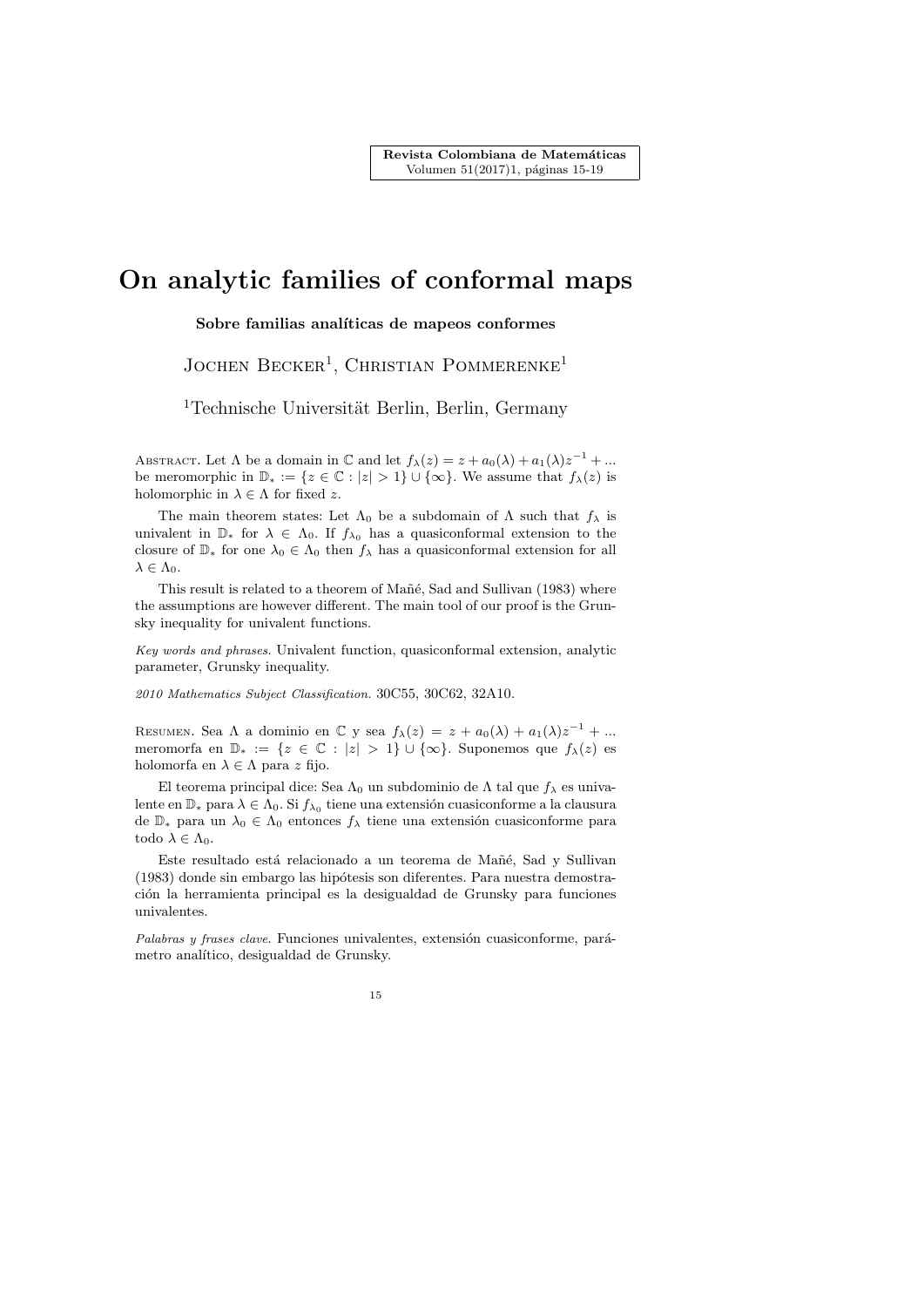## 1. Introduction

In 1983, Mañé, Sad and Sullivan proved the following surprising result. Suppose that

(a)  $f_{\lambda}: \mathbb{D} \to \mathbb{C}$  is injective for each fixed  $\lambda \in \mathbb{D}$ , (b)  $f(z, \lambda) = f_{\lambda}(z)$  is holomorphic in  $\lambda \in \mathbb{D}$  for each fixed  $z \in \mathbb{D}$ , (c)  $f_0(z) = z$  for  $z \in \mathbb{D}$ . (1)

Then each  $f_{\lambda}$  can be extended to a quasiconformal homeomorphism of  $\overline{\mathbb{D}}$  into C. See [6] and see [10] and [1] for further results.

We shall consider a different but related set of assumptions. Let  $\Lambda$  be a domain in  $\mathbb{C}$ . We write  $\hat{\mathbb{C}} := \mathbb{C} \cup \{\infty\}$  and  $\mathbb{D}_* := \{z : |z| > 1\} \cup \{\infty\}$ . Let the function  $f(z, \lambda)$  be defined for  $(z, \lambda) \in \mathbb{D}_* \times \Lambda$ . We assume that

the function 
$$
f(\cdot, \lambda) : \mathbb{D}_* \to \hat{\mathbb{C}}
$$
 is holomorphic for fixed  $\lambda \in \Lambda$   
except that  $f(z, \lambda) = z + a_0(\lambda) + a_1(\lambda)z^{-1} + ...$ , (2)

$$
f(z, \cdot) : \Lambda \to \hat{\mathbb{C}} \text{ is holomorphic for fixed } z \text{ with } 1 < |z| < \infty.
$$
 (3)

We will often write  $f_{\lambda}(z)$  instead of  $f(z, \lambda)$ . The assumption (3) corresponds to (b) in (1) whereas assumption (2) is quite different from (a). The initial condition (c) has no counterpart.

We need the Hartogs theorem of the theory of several complex variables, see e.g. [2, p.140]. We write it in a form adapted to our present context.

Proposition 1.1. Let (2) and (3) be satisfied. Then the function

$$
f(\cdot,\cdot): \mathbb{D}_* \times \Lambda \to \hat{\mathbb{C}}
$$

is holomorphic except in  $z = \infty$  and therefore continuous in every compact subset of  $\mathbb{D}_* \times \Lambda$ .

## 2. Univalence

A complex-valued function is called univalent if it is injective and meromorphic in a domain in  $\hat{\mathbb{C}}$ . We define

$$
U := \{ \lambda \in \Lambda : f_{\lambda} \text{ is univalent in } \mathbb{D}_* \}. \tag{4}
$$

Since  $f_{\lambda}(z) = z + ...$  by assumption (2) we can therefore write

$$
\log \frac{f_{\lambda}(z) - f_{\lambda}(\zeta)}{z - \zeta} = -\sum_{k=1}^{\infty} \sum_{l=1}^{\infty} b_{k,l}(\lambda) z^{-k} \zeta^{-l} \text{ for } |z| > 1, |\zeta| > 1.
$$
 (5)

Volumen 51, Número 1, Año 2017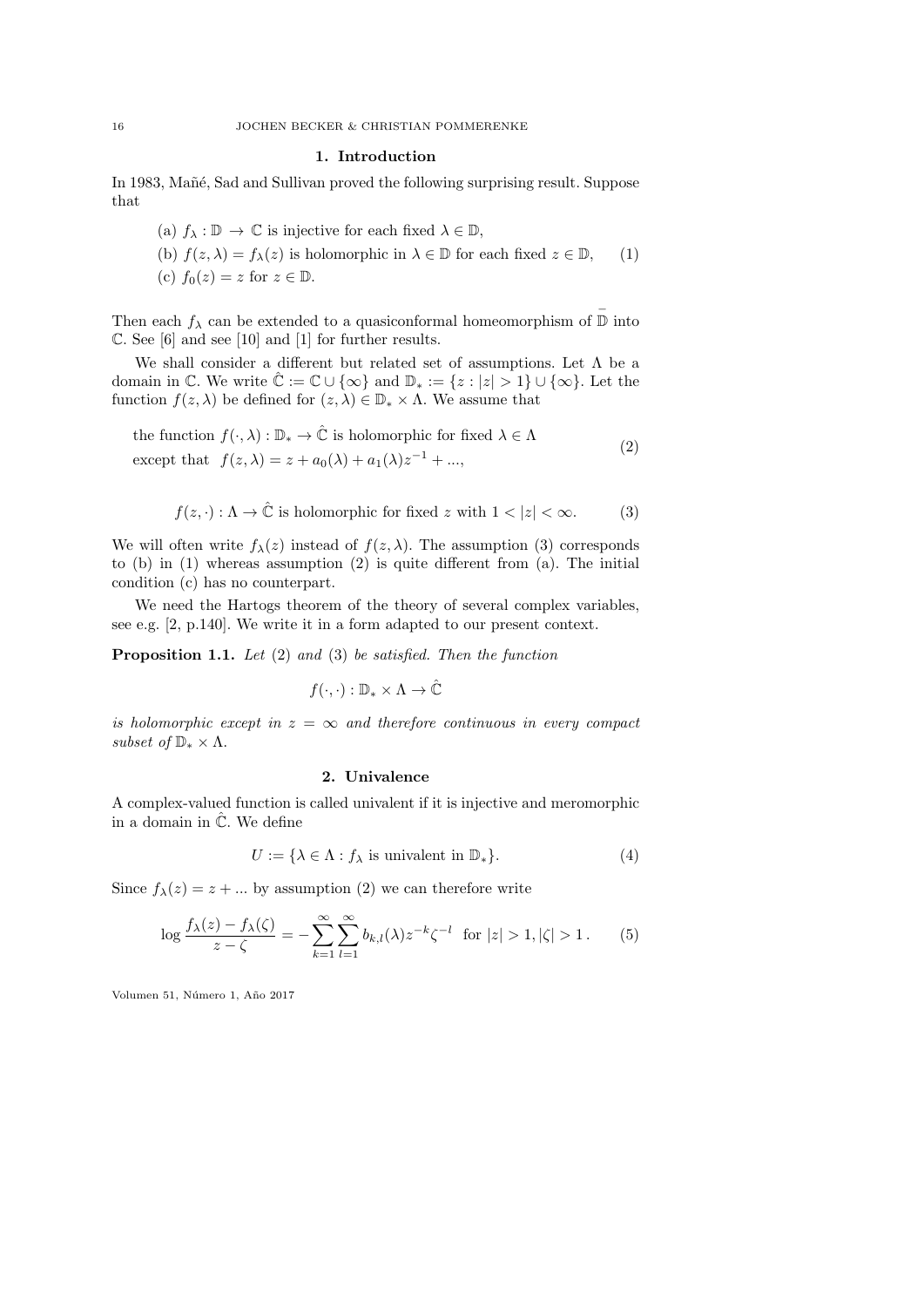Since the coefficients  $a_k$  in (2) are holomorphic in  $\Lambda$  it follows that the coefficients  $b_{k,l}$  are defined and holomorphic for  $\lambda \in \Lambda$ , see [7, p.58]. The Grunsky inequality states that

$$
\left|\sum_{k}\sum_{l}b_{k,l}(\lambda)x_{k}x_{l}\right| \leq 1 \quad \text{for} \quad x_{k} \in \mathbb{C}, \sum_{k=1}^{\infty}\frac{1}{k}|x_{k}|^{2} \leq 1, \ \lambda \in U,\tag{6}
$$

see  $[4]$   $[7, p.60]$   $[3, p.122]$ . It easily follows from  $(5)$  and  $(6)$  that

$$
f_{\lambda} \text{ is univalent if and only if } |b_{k,l}| \le 1 \text{ for } k, l \in \mathbb{N},\tag{7}
$$

see e.g. [7, p.59].

**Theorem 2.1.** Let  $(2)$  and  $(3)$  be satisfied. Then U is relatively closed. For every component C of the open set  $\Lambda \setminus U$  we have  $\partial C \cap \partial \Lambda \neq \emptyset$ .

**Proof.** (i) Let  $\lambda_0 \in \Lambda \cap \partial U$ . Then there are  $\lambda_n \in U$  such that  $\lambda_n \to \lambda_0$  as  $n \to \infty$ . It follows from Proposition 1.1 that

 $f_{\lambda_n} \to f_{\lambda_0}$   $(n \to \infty)$  locally uniformly in  $\mathbb{D}_*.$ 

Now  $f_{\lambda_n}$  is univalent by (4). Since  $f_{\lambda_0}$  is non-constant by assumption (2) it follows that  $f_{\lambda_0}$  is univalent in  $\mathbb{D}_*$  so that  $\lambda_0 \in U$ .

(ii) If C is unbounded then obviously  $\infty \in \partial C \cap \partial \Lambda$ . Now let C be a bounded component and suppose that  $\partial C \cap \partial \Lambda = \emptyset$  so that  $\partial C \subset \Lambda$ . Since C is a component of  $\Lambda \setminus U$  we have  $\partial C \subset \overline{U} \cap \Lambda = U$ . It follows, by (4) and (7), that  $|b_{k,l}(\lambda)| \leq 1$  for  $\lambda \in \partial C$ . Since the  $b_{k,l}(\lambda)$  are holomorphic in C we conclude by the maximum principle that the inequality  $|b_{k,l}(\lambda)| \leq 1$  also holds for  $\lambda \in C$ . Hence we obtain from (7) that  $f_{\lambda}$  is univalent in  $D_*$  so that  $\lambda \in U$ by (4). This contradicts  $C \subset \Lambda \setminus U$ .

**Remark 2.2.** . If  $\Lambda$  is simply connected then Theorem 2.1 implies that every component of the open kernel  $U^{\circ}$  is simply connected. If in addition  $\partial U \subset \Lambda$ then  $\Lambda \setminus U$  is a domain.

**Example 2.3.** Let  $p(\lambda)$  be a non-constant entire function and let  $f_{\lambda}(z)$  =  $z + p(\lambda)z^{-1}$ . Then (2) is satisfied with  $\Lambda = \mathbb{C}$ . We have

$$
f'_{\lambda}(z) = 1 - \frac{p(\lambda)}{z^2}, \quad \frac{f_{\lambda}(z) - f_{\lambda}(\zeta)}{z - \zeta} = 1 - \frac{p(\lambda)}{z\zeta} \quad \text{for } |z| > 1, |\zeta| > 1. \tag{8}
$$

If  $|p(\lambda)| > 1$  then  $f'_{\lambda}$  has the zero  $\sqrt{p(\lambda)}$  in  $\mathbb{D}_{*}$  so that  $f_{\lambda}$  is not univalent. If  $|p(\lambda)| \leq 1$  then  $|1-p(\lambda)/(z\zeta)| > 0$  so that  $f_\lambda$  is univalent. Hence we have  $U = {\lambda \in \mathbb{C} : |p(\lambda)| \leq 1}.$  Since p is arbitrary this provides us with a huge variety of closed sets where  $f_{\lambda}$  is univalent. If p is a non-constant polynomial then U is compact.

If we choose  $p(\lambda) = \lambda^2 - 1$  then U is the classical lemniscate  $|\lambda^2 - 1| \leq 1$ . If we choose  $p(\lambda) = \exp(\lambda^2)$  then U is the unbounded closed set  $\pi/4 \leq |\arg \lambda| \leq 3\pi/4$ which consists of two quarter-planes that meet at 0.

Revista Colombiana de Matemáticas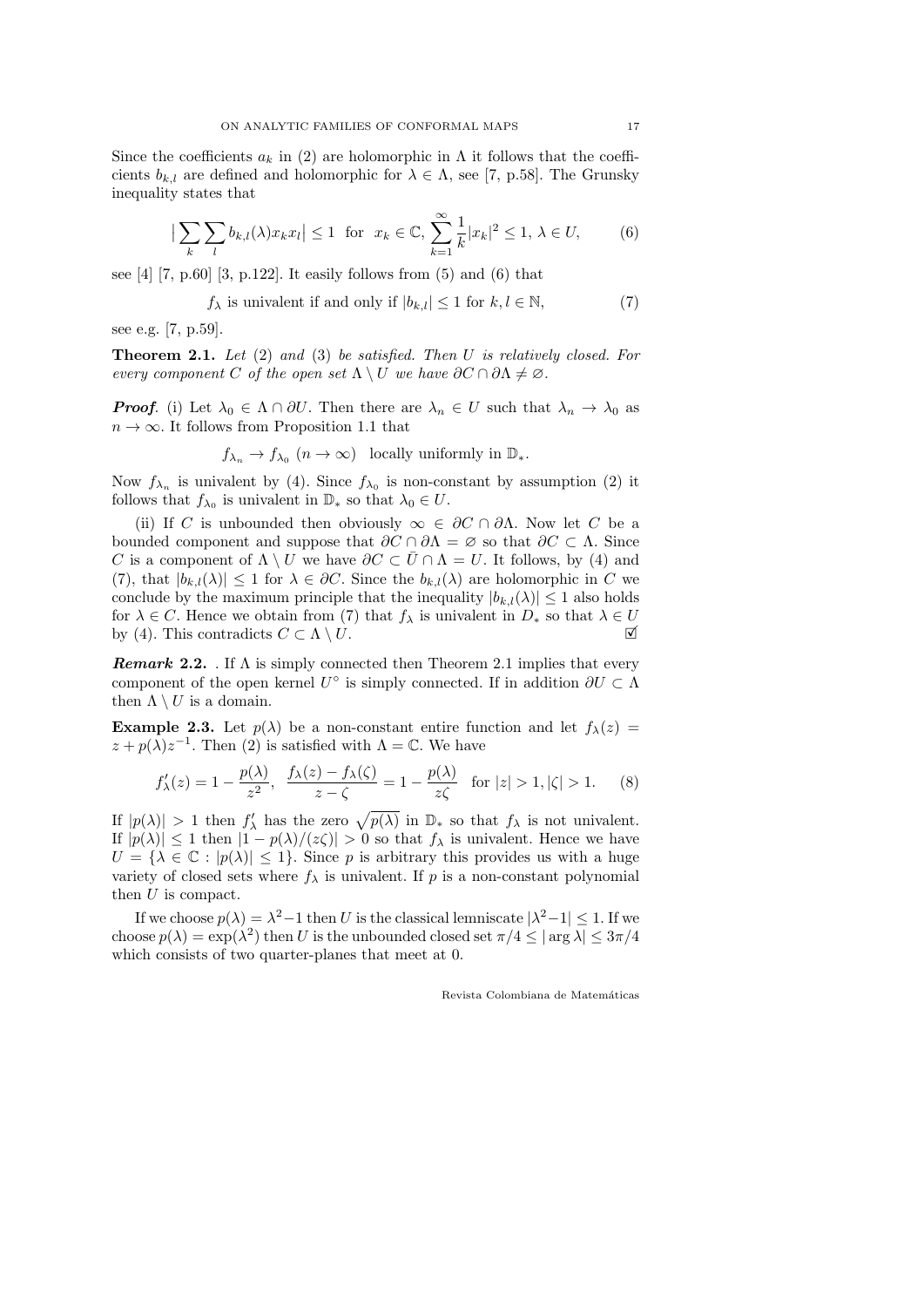## 3. Quasiconformality

We assume that our conditions  $(2)$  and  $(3)$  are satisfied. Let U be defined by (4) and  $b_{k,l}(\lambda)$  by (5).

**Proposition 3.1.** (Schiffer and Springer). Let  $\lambda \in U$ . The function  $f_{\lambda}$  has a quasiconformal extension to  $\bar{D}_*$  if and only if there exists  $\kappa < 1$  such that

$$
\left|\sum_{k}\sum_{l}b_{k,l}(\lambda)x_{k}x_{l}\right| \leq \kappa \text{ for all } x_{k} \in \mathbb{C} \text{ with } \sum_{k}\frac{1}{k}|x_{k}|^{2} \leq 1. \tag{9}
$$

See [8] [9] [5] [7, Th.9.12,Th.9.13].

**Theorem 3.2.** Let  $\Lambda_0$  be a subdomain of  $\Lambda$  and let  $f_\lambda$  be univalent in  $\mathbb{D}_*$  for  $\lambda \in \Lambda_0$ . If there exists  $\lambda_0 \in \Lambda_0$  such that  $f_{\lambda_0}$  has a quasiconformal extension to  $\bar{\mathbb{D}}_*$  then  $f_\lambda$  has a quasiconformal extension to  $\bar{\mathbb{D}}_*$  for every  $\lambda \in \Lambda_0$ .

Let V be any component of  $U^{\circ}$ . An obvious consequence of this theorem is that  $f_{\lambda}$  has a quasiconformal extension either for all or for no  $\lambda \in V$ . This raises an interesting question: If  $f_{\lambda}$  has a quasiconformal extension for some component V, does it follow that  $f_{\lambda}$  has quasiconformal extension for all  $\lambda \in$  $U^{\circ}$ ?

**Proof.** Let  $\lambda_1 \in \Lambda_0$ . Then there is a simply connected domain G with  $\lambda_0, \lambda_1 \in$ G and  $\bar{G} \subset \Lambda_0$ . Let g map D conformally onto G and let  $g(\zeta_0) = \lambda_0, g(\zeta_1) = \lambda_1$ .

Now let  $x_k \in \mathbb{C}$   $(k \in \mathbb{N})$  with  $\sum \frac{1}{k} |x_k|^2 \leq 1$  and

$$
\varphi(\lambda) := \sum_{k} \sum_{l} b_{k,l}(\lambda) x_k x_l \; (\lambda \in \Lambda), \; h(\zeta) := \varphi(g(\zeta)) \; (\zeta \in \mathbb{D}).
$$

Since  $f_\lambda$  is univalent in  $\mathbb{D}_*$  we obtain from (6) that  $|\varphi(\lambda)| \leq 1$  for  $\lambda \in \Lambda_0$ . Furthermore, since  $G \subset \Lambda_0$  and  $\varphi$  is holomorphic in  $\Lambda_0$  it follows that  $|h(\zeta)| < 1$ for  $\zeta \in \mathbb{D}$ . Finally we have

$$
|h(\zeta_0)| = |\varphi(g(\zeta_0))| = |\varphi(\lambda_0)| \le \kappa_0 < 1
$$

by our assumption and by Proposition 3.1.

The hyperbolic metric in  $\mathbb D$  is defined by

$$
d(a,b) = \frac{1}{2}\log\left( (1 + |\frac{a-b}{1 - \bar{a}b}|)/(1 - |\frac{a-b}{1 - \bar{a}b}|) \right) (a, b \in \mathbb{D}).
$$

We have  $d(\varphi(\lambda_1), \varphi(\lambda_0)) = d(h(\zeta_1), h(\zeta_0)) \leq d(\zeta_1, \zeta_0)$  because  $h(\mathbb{D}) \subset \mathbb{D}$  and therefore

$$
d(\varphi(\lambda_1), 0) \le d(\varphi(\lambda_1), \varphi(\lambda_0)) + d(\varphi(\lambda_0), 0)
$$
  
 
$$
\le d(\zeta_1, \zeta_0) + \frac{1}{2} \log \frac{1 + \kappa_0}{1 - \kappa_0} =: \frac{1}{2} \log \frac{1 + \kappa_1}{1 - \kappa_1}.
$$

It follows that  $|\varphi(\lambda_1)| \leq \kappa_1 < 1$ .

Volumen 51, Número 1, Año 2017